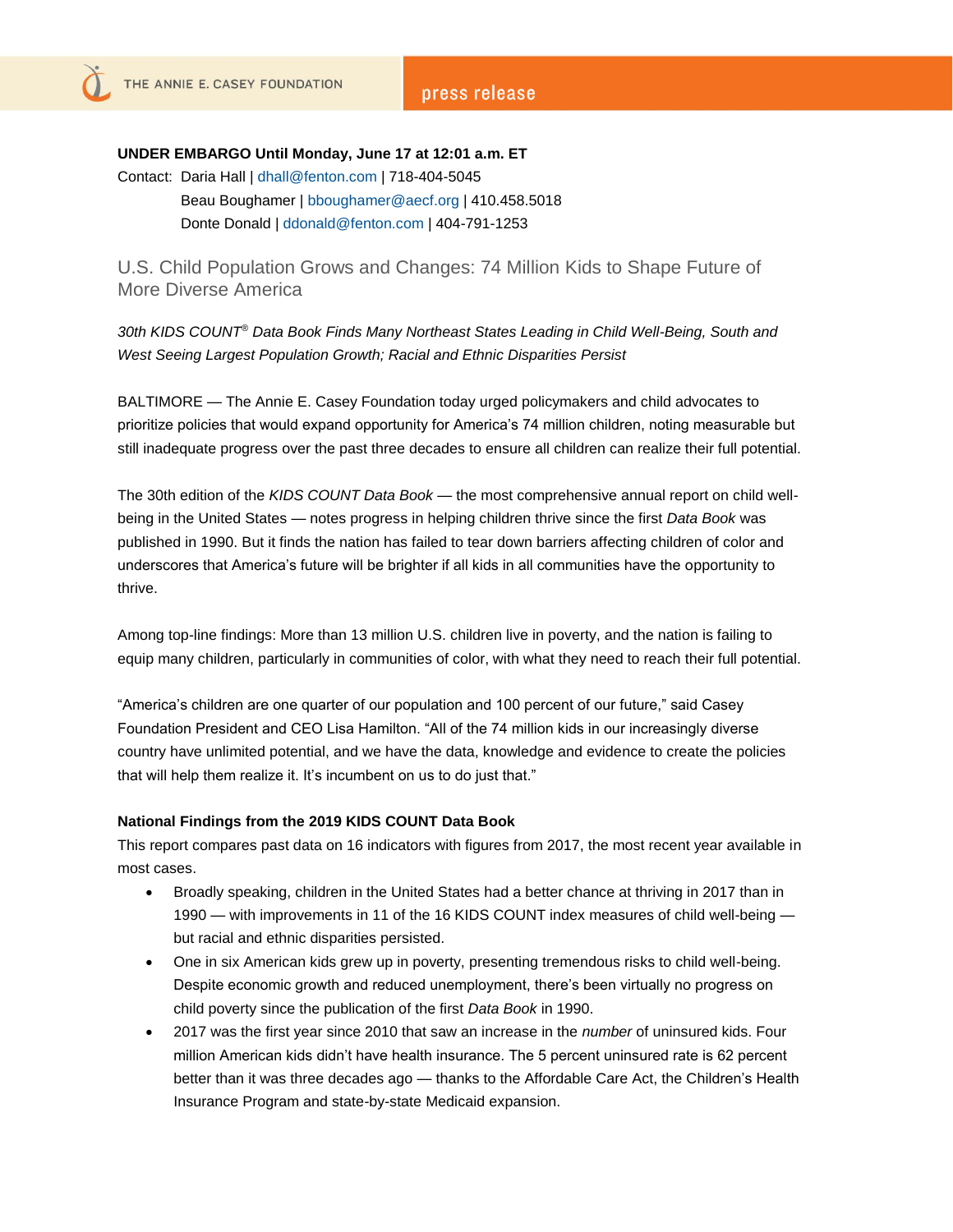• Low birth weight, which often portends developmental challenges, had increased three years in a row, matching the four-decade high of 8.3 percent of all live births (2006).

## **State Rankings in the** *2019 KIDS COUNT Data Book*

- Six of the top 10 states for overall child well-being are in the Northeast. New Hampshire and Massachusetts are again in first and second place, followed by Iowa (3), Minnesota (4), New Jersey (5), Vermont (6), Utah (7), Connecticut (8), Maine (9) and Virginia (10).
- Mississippi (48), Louisiana (49) and New Mexico (50) are again the lowest-ranked states.
- States in the South and West populate the bottom of the overall rankings. These regions contain the 18 lowest-ranked states.

Along with the annual state-by-state rankings, the 2019 *Data Book* explores the growth in America's child population since 1990 — the year the first *Data Book* was published. Among the major developments:

- The U.S. child population increased by more than 9 million from 64.2 million to 73.7 million between 1990 and 2017. Texas (2.5 million more kids), Florida (1.2 million) and California (1.1 million) accounted for half of the nation's total growth.
- All 15 of the states where growth in the child population outpaced the national average since 1990 are in the South or West. Most states that had declines in the child population are in the Northeast and Midwest.
- The percentage of American children who were Latino more than doubled from 12 to 26 percent. The proportion of Asian and Pacific Islander children also doubled, from 3 to 6 percent. The percentage of white children declined from 69 to 53 percent.
- From 1990 to 2017, 38 states and the District of Columbia saw the percentage of children from immigrant families double; 12 have seen those percentages quadruple. More than one in four U.S. children is growing up in an immigrant family.

Direct lines can be drawn between areas of tremendous improvement in well-being — including health insurance coverage, decreased rates of teen childbearing and increased rates of high school graduation — and policies that have supported these successes. Policymakers should take additional steps to help all children thrive. The Casey Foundation calls on elected officials and representatives to:

- *Expand the programs that make and keep kids healthy.* For the sake of all children, regardless of their immigration status, states should expand access to Medicaid.
- *Provide the tools proven to help families lift themselves up economically.* Federal and state earned income tax credits (EITC) and child tax credit programs mean working parents can devote more take-home pay to meet their children's needs.
- *Tear down obstacles faced by kids of color.* Every child has incredible individual potential, and communities thrive when all kids thrive. African American, Latino and Native American children remain more likely than others to encounter barriers — from living in high-poverty neighborhoods to not having health insurance — to that contribute to disparate outcomes. Our public policies must acknowledge and eliminate those obstacles.